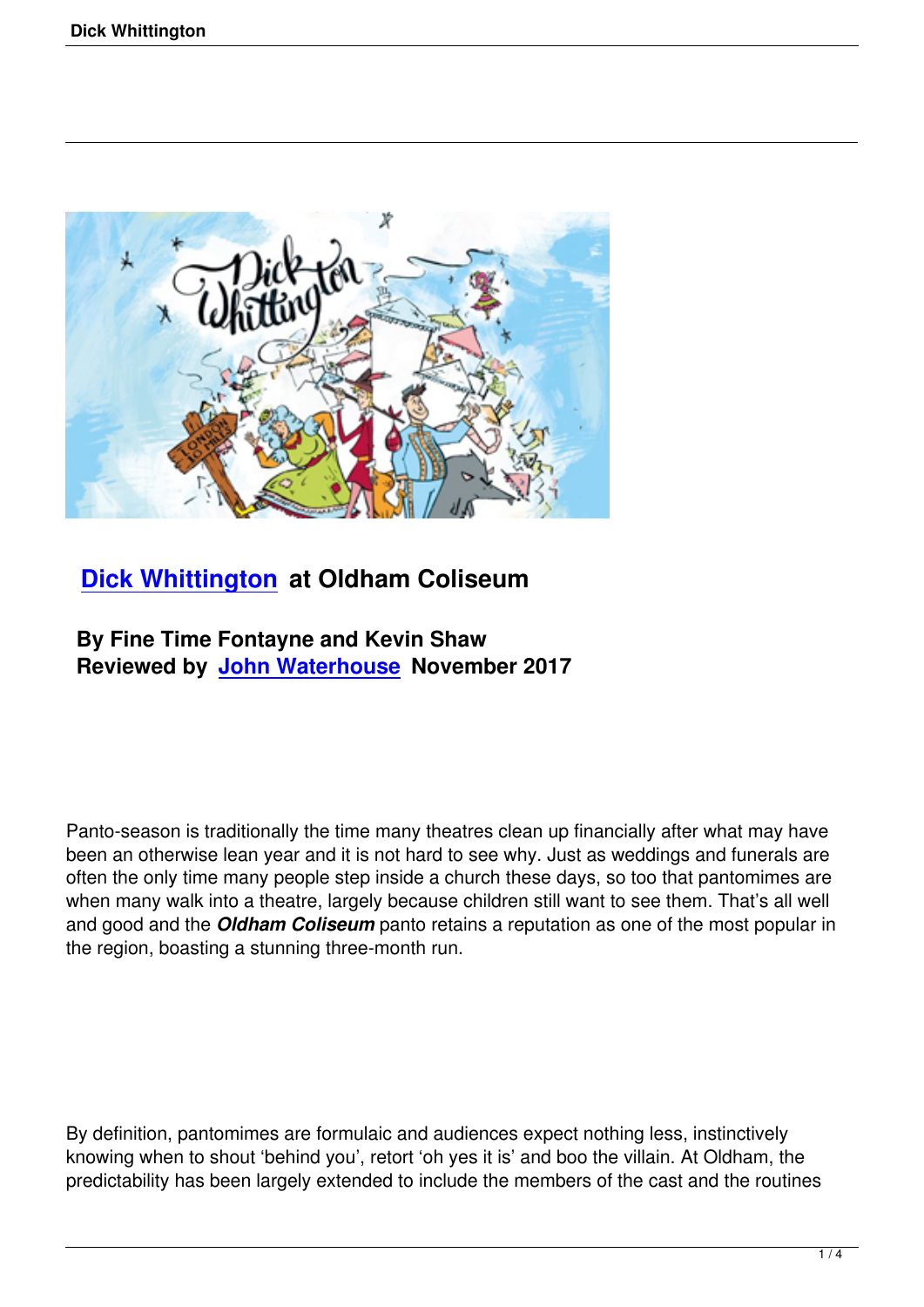with certain ghost and cookery sketches appearing annually with the same regularity as winter colds and the Queen's Christmas day address. **Fine Time Fontayne**, once again, appears in a stunningly different costume with almost every stage entrance, usually for no discernable reason at all.

The visual effect *Dick Whittington* is a blaze of colour from start to finish, with impressive back-cloth images, aided by imaginative lighting and vibrant, sometimes gorgeous costumes. The pace is very tight right from the start and well maintained, with slick scene changes, although for the most part very little staging and few props. In terms of everything you would expect from a traditional panto, this show has pretty much all of them but unfortunately not much else which might surprise or delight.



One thing which sets this panto apart from previous Christmas shows at Oldham Coliseum are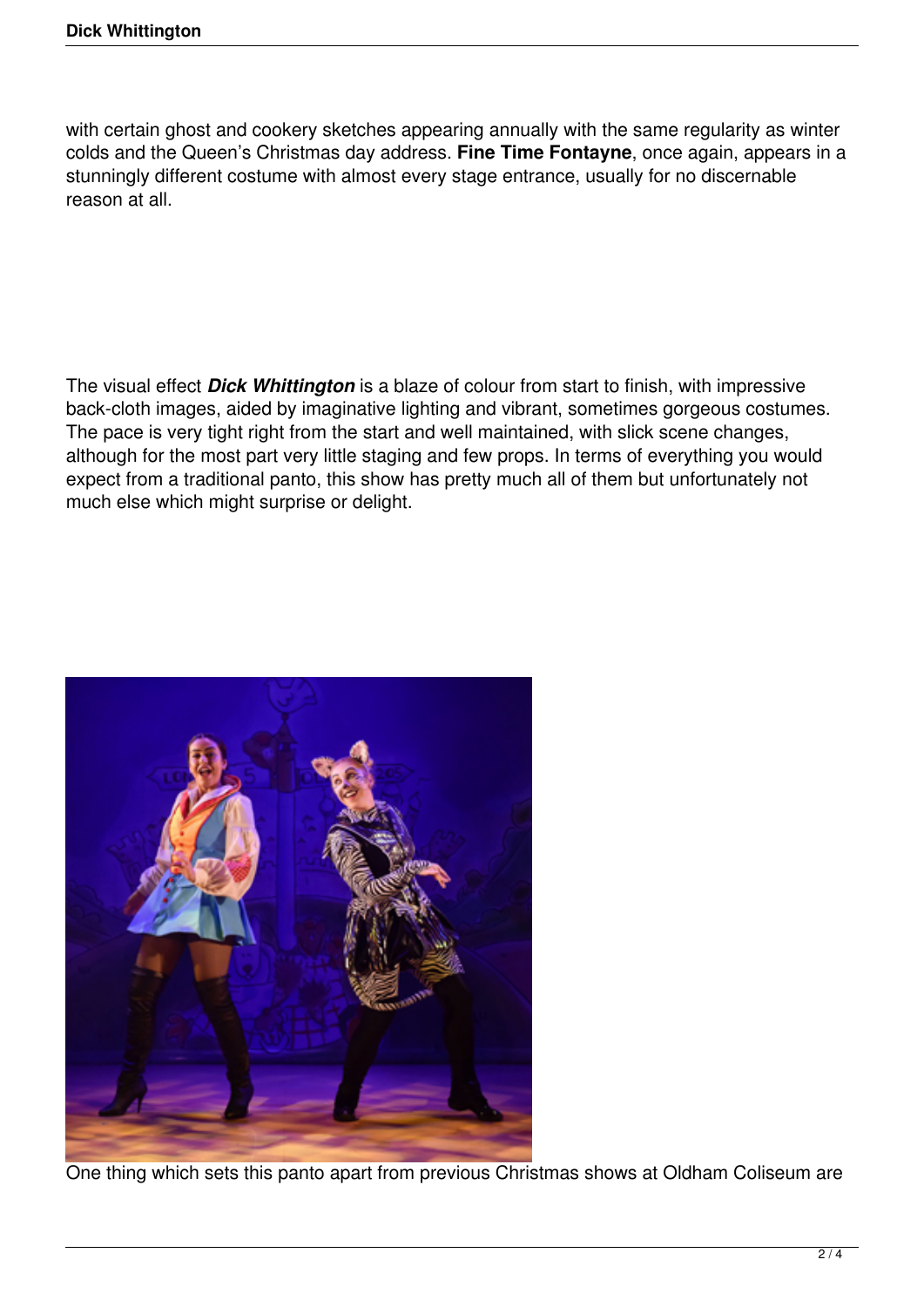two excellent new faces, both making their debut at Oldham. **Miley Rose** as Tom the Cat excels with a stunning combination of ballet and acrobatics which give real life to a mute character through facial expression and feline movement, and

## **Nina Shadi**

in the title role of Dick provides a strong and cheerful lead, with the two performing as a great double act throughout the show. Mention must also be made of

## **Simeon Truby**

as King Rat, who makes an amusing villain, whilst at times bringing an almost dark spiritual element to show, referring to evil and singing a song with references to Hell, whilst having a look somewhere between a gothic punk and a Hell's Angel; a genuinely original villain.

Another welcome change to the usual helping of panto fodder was the dancing, which in addition to the excellent movements of the cat, included some remarkably acrobatic rats performing front-flips and other routines. Full credit to the chorus troupes from a local school.

One area in which the Oldham panto could be improved is to include some elements which adults can relate to,. As a children's show, *Dick Whittington* is an honest offering of children's entertainment but makes no attempt to operate on anything other than that level.

If you are looking a non-stop romp of a panto, with an energetic cast, popular songs, great costumes, vibrant visuals and some impressive choreography, all of which will keep the children hooked, *Dick Whittington* will not disappoint, but if you have been the panto at the Coliseum every year for the last few years, expect few changes in cast, plot or show routines. When I asked my young nephew what he thought of *Dick Whittington*, his immediate reply was 'Well, it was the same as last year really!' I rest my case.